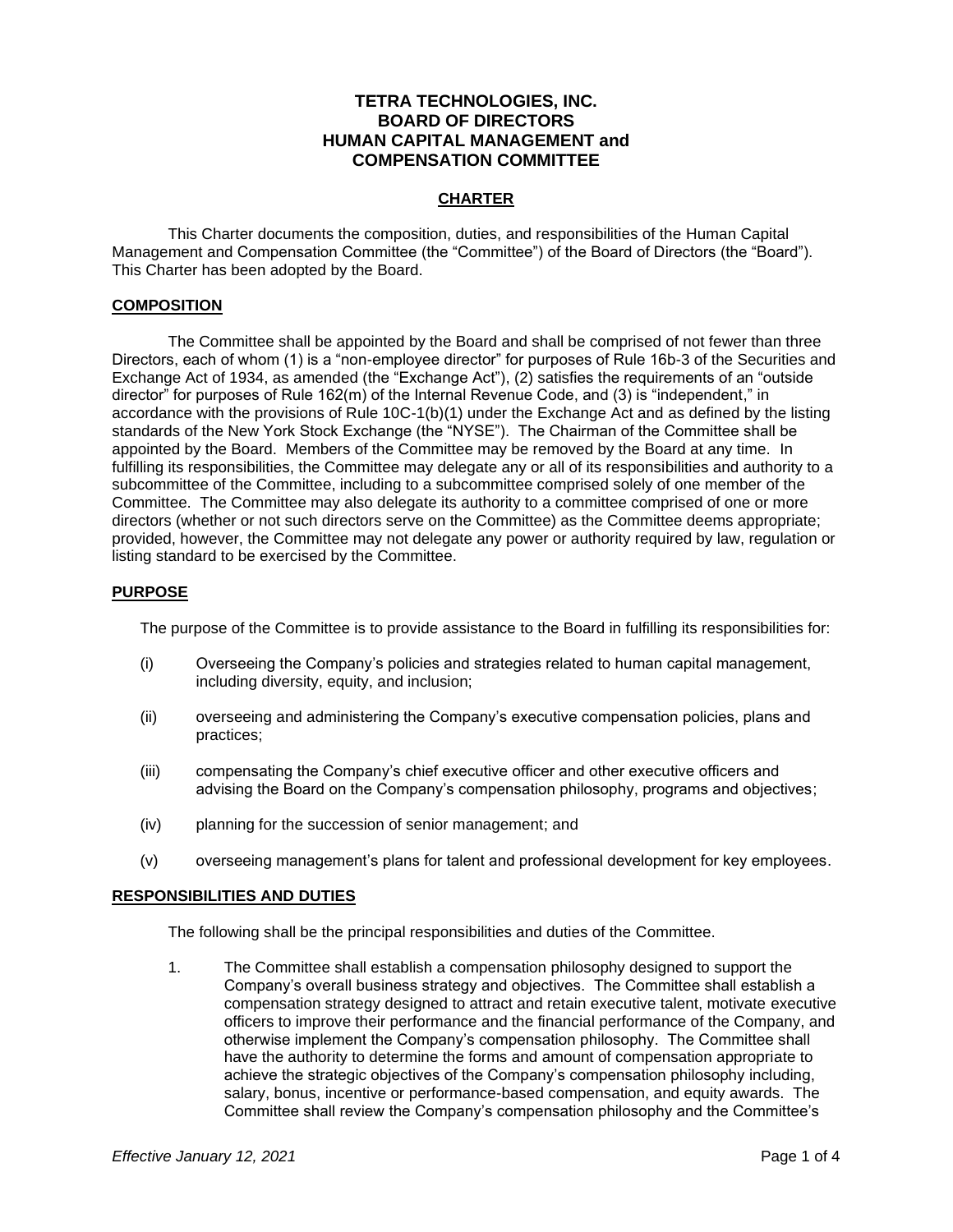strategies at least annually to determine that each supports the Company's objectives and stockholders' interests.

- 2. The Committee shall review and establish annual and long-term goals and objectives for the Company's chief executive officer and other executive officers intended to support the Company's annual and long-term objectives. In determining such goals and objectives and the performance-based component of the compensation of the chief executive officer and other executive officers, the Committee may consider (i) the Company's performance and relative stockholder return; (ii) the value of similar incentive awards to such officers at comparable companies; (iii) the awards given to such officers in previous years; and (iv) such officer's overall compensation and such other factors as the Committee may determine appropriate.
- 3. The Committee shall review incentive compensation arrangements to confirm that incentive pay does not encourage inappropriate risk taking.
- 4. The Committee shall evaluate annually the performance of the Company's chief executive officer and other executive officers in light of the approved performance goals and objectives. The review will include a continuing evaluation of his/her understanding of the Company business environment, leadership qualities, knowledge, skills, expertise, integrity, and reputation in the business community.
- 5. The Committee shall review and approve annually the compensation of the chief executive officer and other executive officers based on their performance evaluations and other factors that the committee deems appropriate. The Committee shall make and annually review decisions regarding (i) the chief executive officer's salary and the salary paid to the other executive officers; (ii) the extent to which any performance-based bonus awards were earned; (iii) the bonus opportunities, including long-term incentive opportunities, for the chief executive officer and other executive officers for the next fiscal year and future periods; and (iv) any other matter relating to the compensation of the chief executive officer or other executive officers that the Committee considers appropriate. In evaluating and determining compensation of the chief executive officer and other executive officers, the Committee shall consider the results of the most recent stockholder advisory vote on executive compensation ("Say on Pay Vote") required by Section 14A of the Exchange Act.
- 6. The Committee shall review at least annually all components of compensation paid to or available to the chief executive officer, other executive officers, and any other employees as determined by the committee, which shall include, without limitation, salary, bonuses (both performance-based and otherwise), long-term incentive compensation, perquisites and other personal benefits, and retirement plans and benefits to determine the appropriateness of each component in light of the Company's compensation philosophy and the Committee's compensation strategies and to ensure that the compensation strategy supports the Company's objectives.
- 7. The Committee shall assess and review the Company's management and development of succession programs, review and discuss succession plans for the Company's executive officers and other key positions and assist the Board in succession planning for the chief executive officer.
- 8. The Committee shall approve, interpret and administer the Company's Retirement Guidelines.
- 9. The Committee shall review at least annually all equity-based compensation plans and arrangements, and the number of shares remaining available for issuance under those plans and arrangements, and make recommendations to the Board regarding the need to amend existing plans or adopt new plans for the purposes of implementing the Committee's strategy regarding long-term and equity-based compensation. The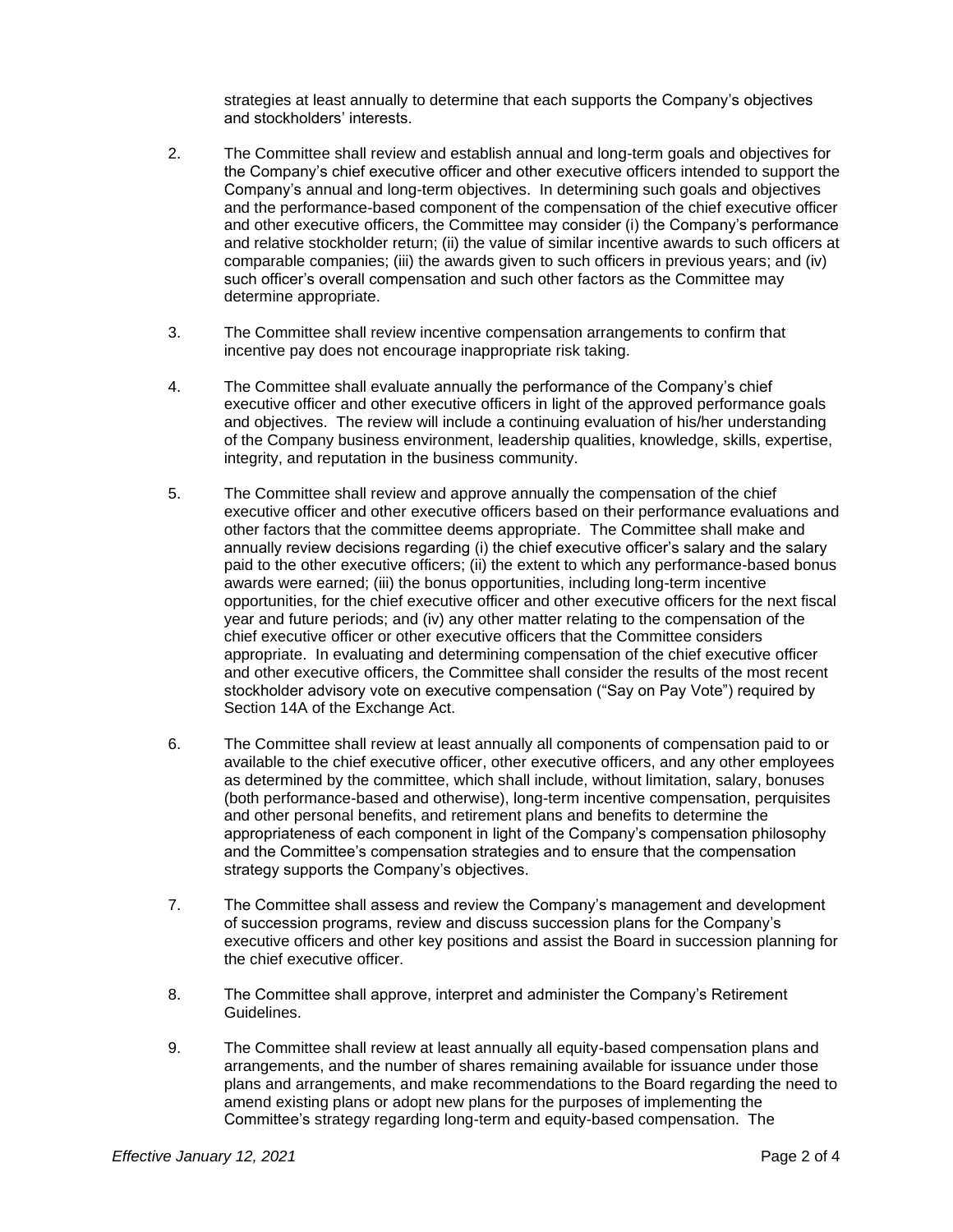Committee shall have all of the authority of the Board to administer the Company's equity compensation plans.

- 10. The Committee may grant awards under or, when appropriate, recommend awards to the Board for its approval under the Company's equity compensation plans; provided that the authority to issue such awards to officers, employees and consultants who are not subject to Section 162(m) of the Internal Revenue Code of 1986, as amended, or Section 16 of the Exchange Act may, to the extent permitted by applicable law, the terms of such plan and the limitations set forth in the delegation of authority, be delegated to a committee comprised of one or more directors as provided above. The Committee shall have the authority to approve the forms of agreements evidencing such grants and to interpret and amend such agreements within the terms of the plans. In reviewing and making recommendations regarding equity-based incentive compensation plans, the Committee shall consider the results of the most recent Say on Pay Vote required by Section 14A of the Exchange Act.
- 11. The Committee shall review and approve all employment, severance, change of control or other compensation agreements or arrangements to be entered into or otherwise established between the Company and the chief executive officer or any other executive officer and any proposed amendments or renewals thereof. The Committee shall review any such existing agreements and arrangements with the chief executive officer and other executive officers at least annually and recommend to the Board any amendments thereto that the Committee deems appropriate.
- 12. The Committee shall review at least annually the components of compensation paid to or available to the non-employee Directors including, without limitation, annual retainer and meeting fees and equity compensation, and making recommendations to the Board for approval of the compensation for non-employee Directors, including any changes therein.
- 13. Human Capital Management duties shall include the following:
	- The Committee shall receive periodic reports from management on human resources programs and practices, including employee advancement and development, workforce planning, recruitment and retention, and work environment/corporate culture;
	- The Committee shall review and monitor executive talent and development programs, including training and retention programs for members of senior management and key employees;
	- The Committee shall review and monitor the Company's practices for supporting diversity, equity, and inclusion in the workplace; and
	- The Committee shall receive periodic reports from management regarding the Company's diversity, equity and inclusion initiatives and results.
- 14. The Committee shall review and discuss with management the Company's annual Compensation Disclosure and Analysis for inclusion in the Company's annual proxy statement or Form 10-K, in accordance with the rules and regulations of the Securities and Exchange Commission. Based upon such review and discussion of the Compensation Disclosure and Analysis, the Committee shall make a recommendation to the Board as to whether the Compensation Disclosure and Analysis should be included in the Company's annual proxy statement or Form 10-K in accordance with the rules and regulations of the Securities and Exchange Commission.
- 15. The Committee shall approve the Committee's annual compensation committee report and the disclosure as required by Item 407(e)(5) of Regulation S-K for inclusion in the Company's annual proxy statement or Form 10-K that complies with the rules and regulations of the Securities and Exchange Commission, the NYSE and any other applicable rules and regulations.